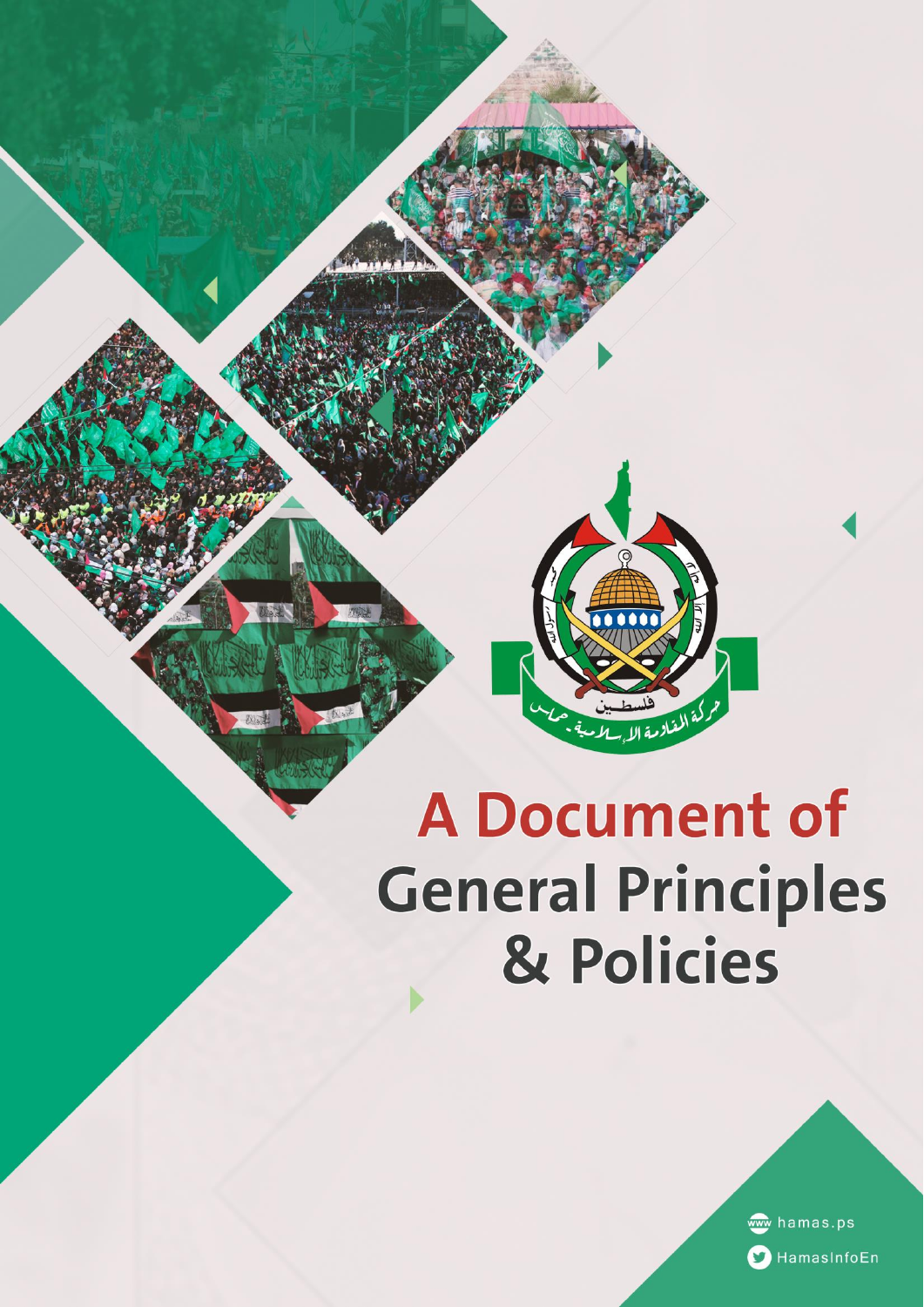In the Name of Allah Most Gracious Most Merciful **The Islamic Resistance Movement "Hamas"**

### **A Document of General Principles and Policies**

Praise be to Allah, the Lord of all worlds. May the peace and blessings of Allah be upon Muhammad, the Master of Messengers and the Leader of the mujahidin, and upon his household and all his companions.

#### **Preamble:**

Palestine is the land of the Arab Palestinian people, from it they originate, to it they adhere and belong, and about it they reach out and communicate.

Palestine is a land whose status has been elevated by Islam, a faith that holds it in high esteem, that breathes through it its spirit and just values and that lays the foundation for the doctrine of defending and protecting it.

Palestine is the cause of a people who have been let down by a world that fails to secure their rights and restore to them what has been usurped from them, a people whose land continues to suffer one of the worst types of occupation in this world.

Palestine is a land that was seized by a racist, anti-human and colonial Zionist project that was founded on a false promise (the Balfour Declaration), on recognition of a usurping entity and on imposing a fait accompli by force.

Palestine symbolizes the resistance that shall continue until liberation is accomplished, until the return is fulfilled and until a fully sovereign state is established with Jerusalem as its capital.

Palestine is the true partnership among Palestinians of all affiliations for the sublime objective of liberation.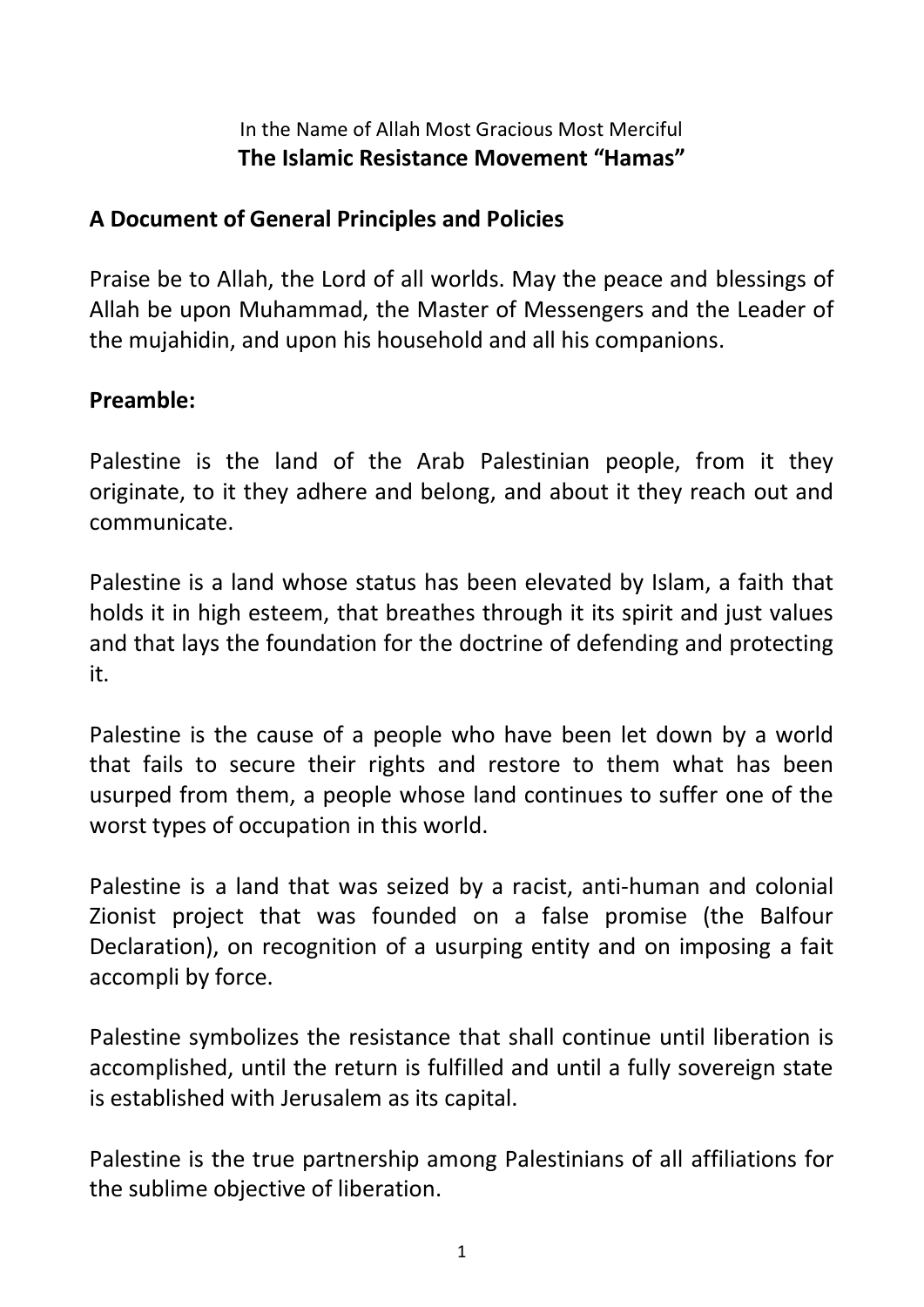Palestine is the spirit of the Ummah and its central cause; it is the soul of humanity and its living conscience.

This document is the product of deep deliberations that led us to a strong consensus. As a movement, we agree about both the theory and the practice of the vision that is outlined in the pages that follow. It is a vision that stands on solid grounds and on well-established principles. This document unveils the goals, the milestones and the way in which national unity can be enforced. It also establishes our common understanding of the Palestinian cause, the working principles which we use to further it, and the limits of flexibility used to interpret it.

## **The Movement:**

1. The Islamic Resistance Movement "Hamas" is a Palestinian Islamic national liberation and resistance movement. Its goal is to liberate Palestine and confront the Zionist project. Its frame of reference is Islam, which determines its principles, objectives and means.

## **The Land of Palestine:**

2. Palestine, which extends from the River Jordan in the east to the Mediterranean in the west and from Ras Al-Naqurah in the north to Umm Al-Rashrash in the south, is an integral territorial unit. It is the land and the home of the Palestinian people. The expulsion and banishment of the Palestinian people from their land and the establishment of the Zionist entity therein do not annul the right of the Palestinian people to their entire land and do not entrench any rights therein for the usurping Zionist entity.

3. Palestine is an Arab Islamic land. It is a blessed sacred land that has a special place in the heart of every Arab and every Muslim.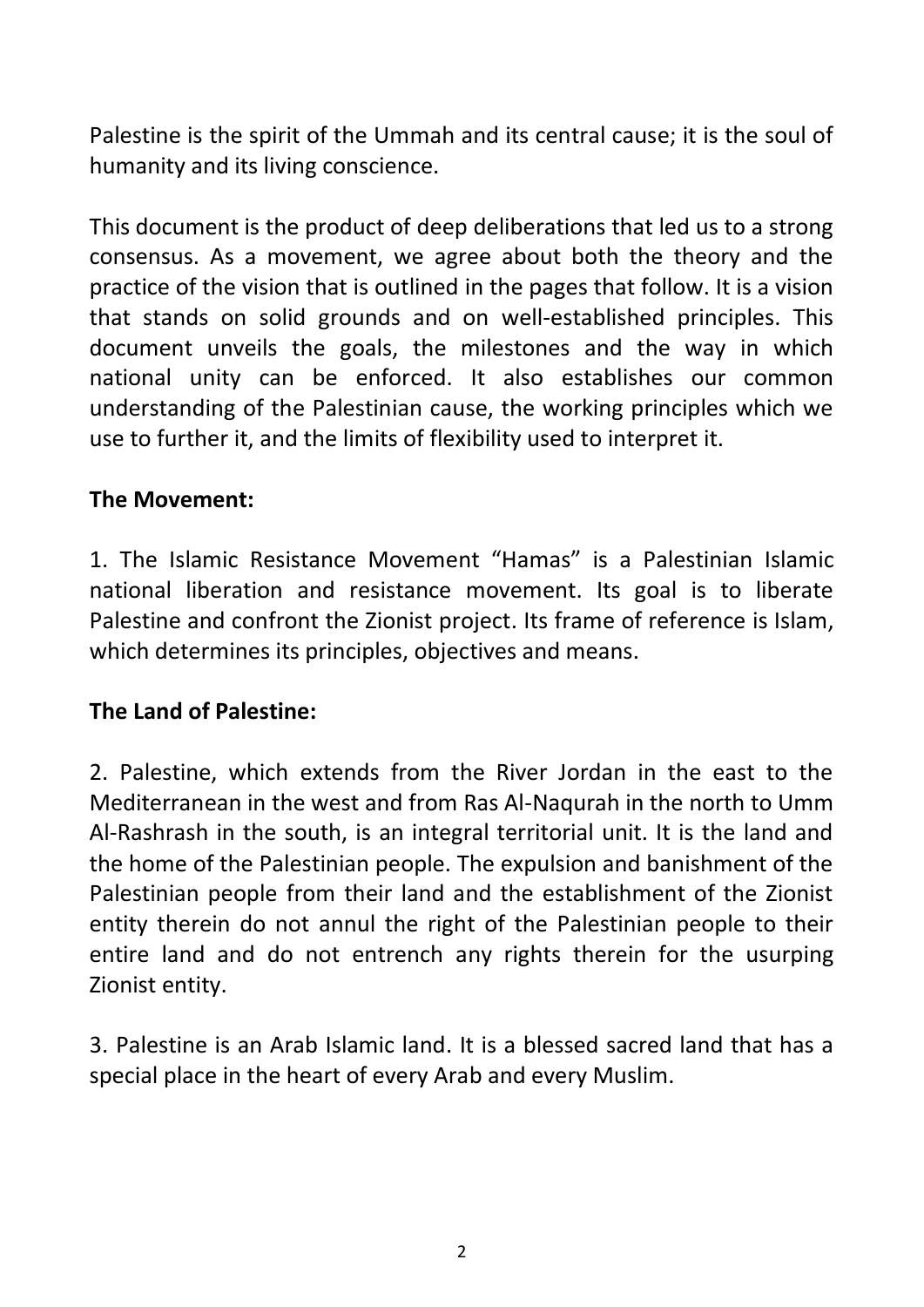## **The Palestinian People:**

4. The Palestinians are the Arabs who lived in Palestine until 1947, irrespective of whether they were expelled from it, or stayed in it; and every person that was born to an Arab Palestinian father after that date, whether inside or outside Palestine, is a Palestinian.

5. The Palestinian identity is authentic and timeless; it is passed from generation to generation. The catastrophes that have befallen the Palestinian people, as a consequence of the Zionist occupation and its policy of displacement, cannot erase the identity of the Palestinian people nor can they negate it. A Palestinian shall not lose his or her national identity or rights by acquiring a second nationality.

6. The Palestinian people are one people, made up of all Palestinians, inside and outside of Palestine, irrespective of their religion, culture or political affiliation.

## **Islam and Palestine:**

7. Palestine is at the heart of the Arab and Islamic Ummah and enjoys a special status. Within Palestine there exists Jerusalem, whose precincts are blessed by Allah. Palestine is the Holy Land, which Allah has blessed for humanity. It is the Muslims' first Qiblah and the destination of the journey performed at night by Prophet Muhammad, peace be upon him. It is the location from where he ascended to the upper heavens. It is the birthplace of Jesus Christ, peace be upon him. Its soil contains the remains of thousands of Prophets, Companions and Mujahidin. It is the land of people who are determined to defend the truth  $-$  within Jerusalem and its surroundings – who are not deterred or intimidated by those who oppose them and by those who betray them, and they will continue their mission until the Promise of Allah is fulfilled.

8. By virtue of its justly balanced middle way and moderate spirit, Islam – for Hamas - provides a comprehensive way of life and an order that is fit for purpose at all times and in all places. Islam is a religion of peace and tolerance. It provides an umbrella for the followers of other creeds and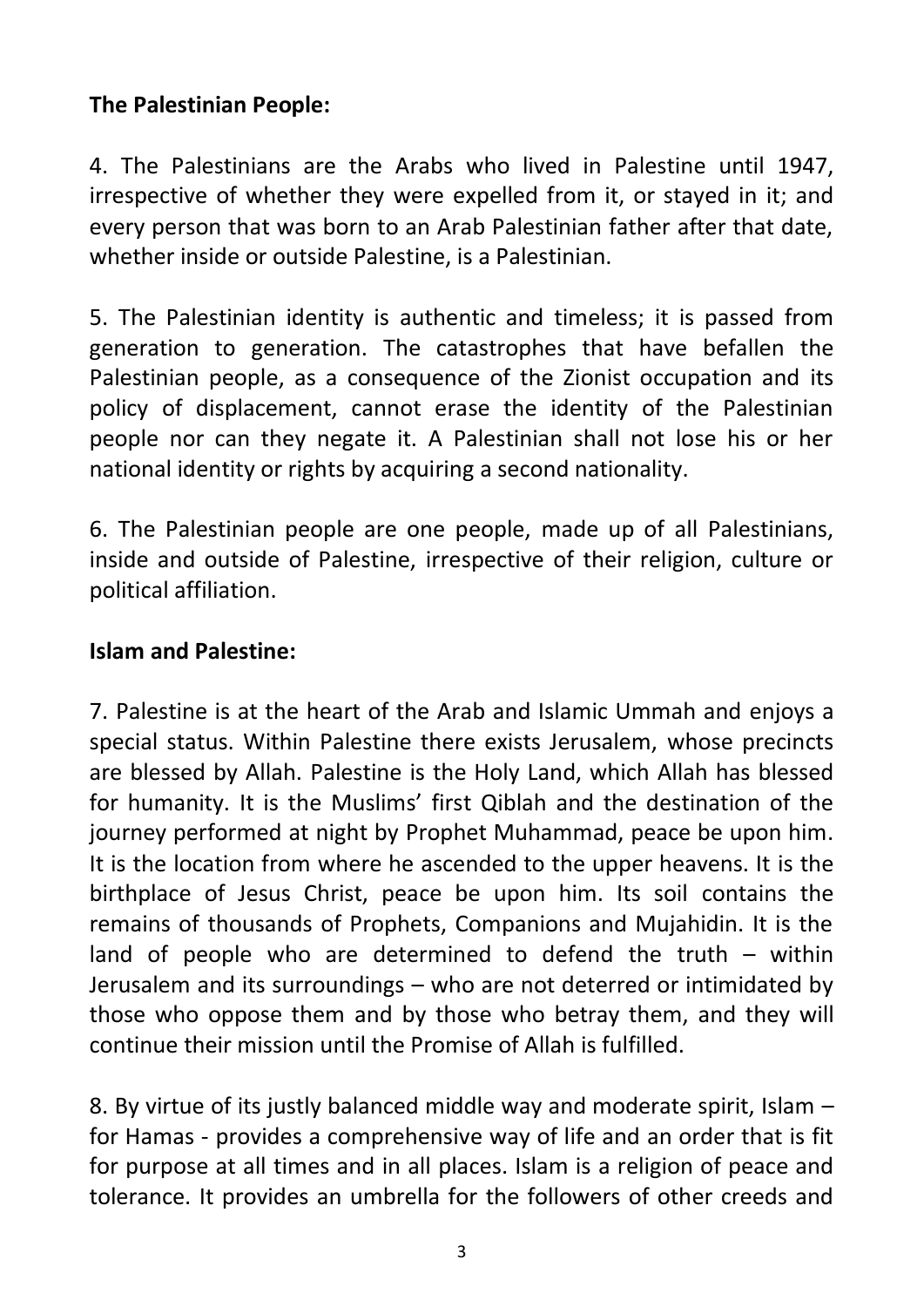religions who can practice their beliefs in security and safety. Hamas also believes that Palestine has always been and will always be a model of coexistence, tolerance and civilizational innovation.

9. Hamas believes that the message of Islam upholds the values of truth, justice, freedom and dignity and prohibits all forms of injustice and incriminates oppressors irrespective of their religion, race, gender or nationality. Islam is against all forms of religious, ethnic or sectarian extremism and bigotry. It is the religion that inculcates in its followers the value of standing up to aggression and of supporting the oppressed; it motivates them to give generously and make sacrifices in defence of their dignity, their land, their peoples and their holy places.

## **Jerusalem:**

10. Jerusalem is the capital of Palestine. Its religious, historic and civilizational status is fundamental to the Arabs, Muslims and the world at large. Its Islamic and Christian holy places belong exclusively to the Palestinian people and to the Arab and Islamic Ummah. Not one stone of Jerusalem can be surrendered or relinquished. The measures undertaken by the occupiers in Jerusalem, such as Judaization, settlement building, and establishing facts on the ground are fundamentally null and void.

11. The blessed Al-Aqsa Mosque belongs exclusively to our people and our Ummah, and the occupation has no right to it whatsoever. The occupation's plots, measures and attempts to judaize Al-Aqsa and divide it are null, void and illegitimate.

# **The Refugees and the Right of Return:**

12. The Palestinian cause in its essence is a cause of an occupied land and a displaced people. The right of the Palestinian refugees and the displaced to return to their homes from which they were banished or were banned from returning to – whether in the lands occupied in 1948 or in 1967 (that is the whole of Palestine), is a natural right, both individual and collective. This right is confirmed by all divine laws as well as by the basic principles of human rights and international law. It is an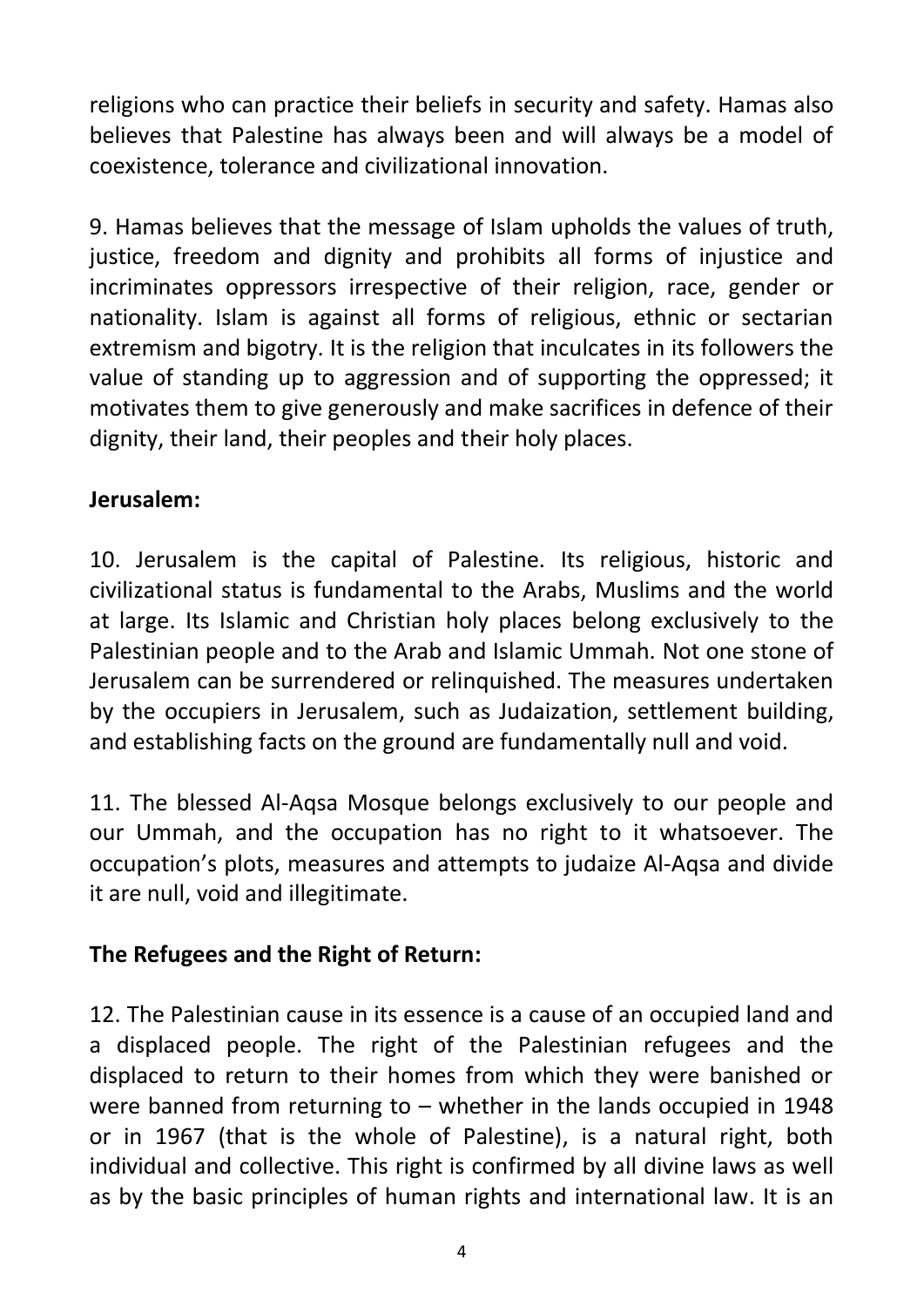inalienable right and cannot be dispensed with by any party, whether Palestinian, Arab or international.

13. Hamas rejects all attempts to erase the rights of the refugees, including the attempts to settle them outside Palestine and through the projects of the alternative homeland. Compensation to the Palestinian refugees for the harm they have suffered as a consequence of banishing them and occupying their land is an absolute right that goes hand in hand with their right to return. They are to receive compensation upon their return and this does not negate or diminish their right to return.

## **The Zionist Project:**

14. The Zionist project is a racist, aggressive, colonial and expansionist project based on seizing the properties of others; it is hostile to the Palestinian people and to their aspiration for freedom, liberation, return and self-determination. The Israeli entity is the plaything of the Zionist project and its base of aggression.

15. The Zionist project does not target the Palestinian people alone; it is the enemy of the Arab and Islamic Ummah posing a grave threat to its security and interests. It is also hostile to the Ummah's aspirations for unity, renaissance and liberation and has been the major source of its troubles. The Zionist project also poses a danger to international security and peace and to mankind and its interests and stability.

16. Hamas affirms that its conflict is with the Zionist project not with the Jews because of their religion. Hamas does not wage a struggle against the Jews because they are Jewish but wages a struggle against the Zionists who occupy Palestine. Yet, it is the Zionists who constantly identify Judaism and the Jews with their own colonial project and illegal entity.

17. Hamas rejects the persecution of any human being or the undermining of his or her rights on nationalist, religious or sectarian grounds. Hamas is of the view that the Jewish problem, anti-Semitism and the persecution of the Jews are phenomena fundamentally linked to European history and not to the history of the Arabs and the Muslims or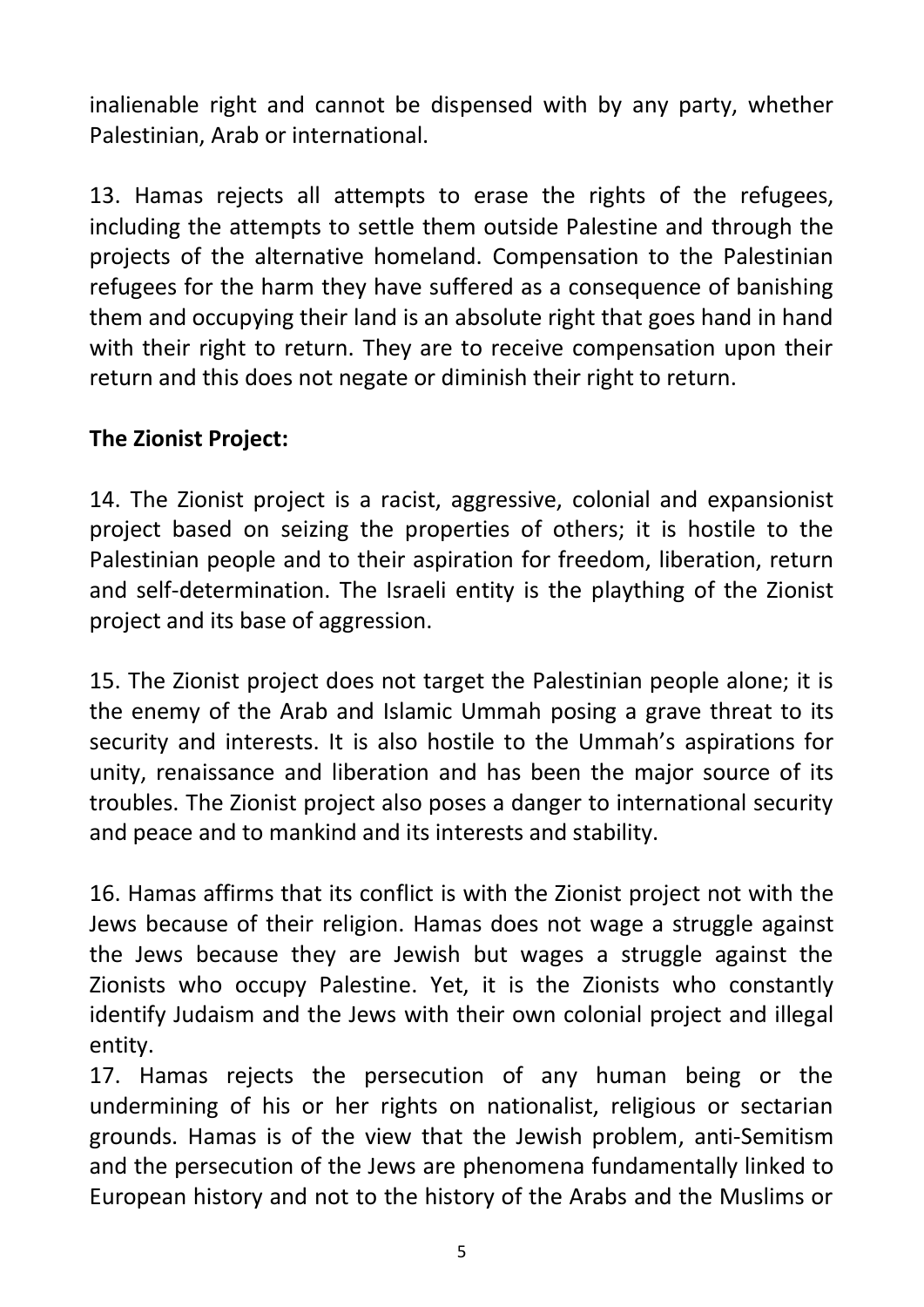to their heritage. The Zionist movement, which was able with the help of Western powers to occupy Palestine, is the most dangerous form of settlement occupation which has already disappeared from much of the world and must disappear from Palestine.

## **The position toward Occupation and Political Solutions:**

18. The following are considered null and void: the Balfour Declaration, the British Mandate Document, the UN Palestine Partition Resolution, and whatever resolutions and measures that derive from them or are similar to them. The establishment of "Israel" is entirely illegal and contravenes the inalienable rights of the Palestinian people and goes against their will and the will of the Ummah; it is also in violation of human rights that are guaranteed by international conventions, foremost among them is the right to self-determination.

19. There shall be no recognition of the legitimacy of the Zionist entity. Whatever has befallen the land of Palestine in terms of occupation, settlement building, Judaization or changes to its features or falsification of facts is illegitimate. Rights never lapse.

20. Hamas believes that no part of the land of Palestine shall be compromised or conceded, irrespective of the causes, the circumstances and the pressures and no matter how long the occupation lasts. Hamas rejects any alternative to the full and complete liberation of Palestine, from the river to the sea. However, without compromising its rejection of the Zionist entity and without relinquishing any Palestinian rights, Hamas considers the establishment of a fully sovereign and independent Palestinian state, with Jerusalem as its capital along the lines of the 4th of June 1967, with the return of the refugees and the displaced to their homes from which they were expelled, to be a formula of national consensus.

21. Hamas affirms that the Oslo Accords and their addenda contravene the governing rules of international law in that they generate commitments that violate the inalienable rights of the Palestinian people. Therefore, the Movement rejects these agreements and all that flows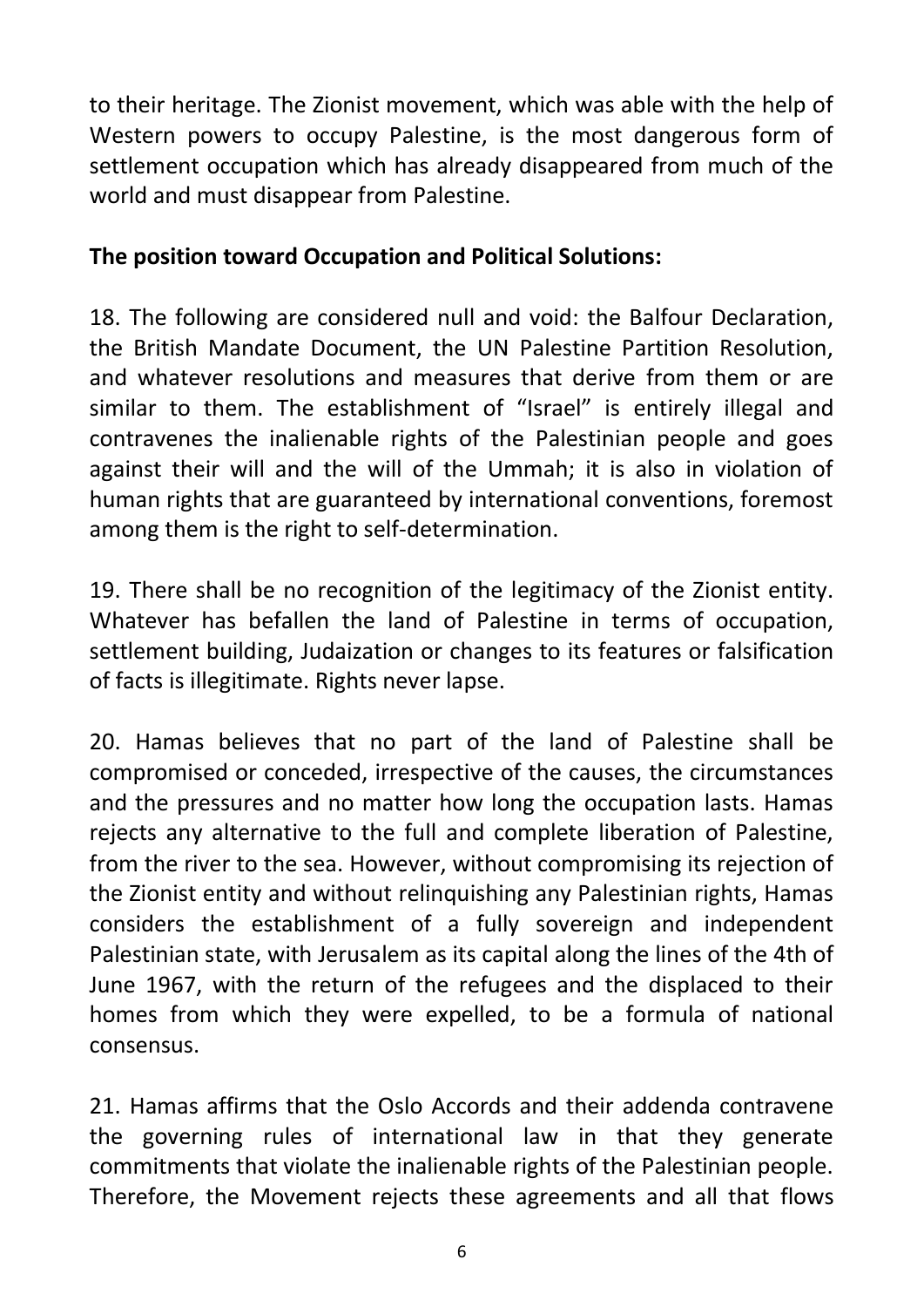from them, such as the obligations that are detrimental to the interests of our people, especially security coordination (collaboration).

22. Hamas rejects all the agreements, initiatives and settlement projects that are aimed at undermining the Palestinian cause and the rights of our Palestinian people. In this regard, any stance, initiative or political programme must not in any way violate these rights and should not contravene them or contradict them.

23. Hamas stresses that transgression against the Palestinian people, usurping their land and banishing them from their homeland cannot be called peace. Any settlements reached on this basis will not lead to peace. Resistance and jihad for the liberation of Palestine will remain a legitimate right, a duty and an honour for all the sons and daughters of our people and our Ummah.

### **Resistance and Liberation:**

24. The liberation of Palestine is the duty of the Palestinian people in particular and the duty of the Arab and Islamic Ummah in general. It is also a humanitarian obligation as necessitated by the dictates of truth and justice. The agencies working for Palestine, whether national, Arab, Islamic or humanitarian, complement each other and are harmonious and not in conflict with each other.

25. Resisting the occupation with all means and methods is a legitimate right guaranteed by divine laws and by international norms and laws. At the heart of these lies armed resistance, which is regarded as the strategic choice for protecting the principles and the rights of the Palestinian people.

26. Hamas rejects any attempt to undermine the resistance and its arms. It also affirms the right of our people to develop the means and mechanisms of resistance. Managing resistance, in terms of escalation or de-escalation, or in terms of diversifying the means and methods, is an integral part of the process of managing the conflict and should not be at the expense of the principle of resistance.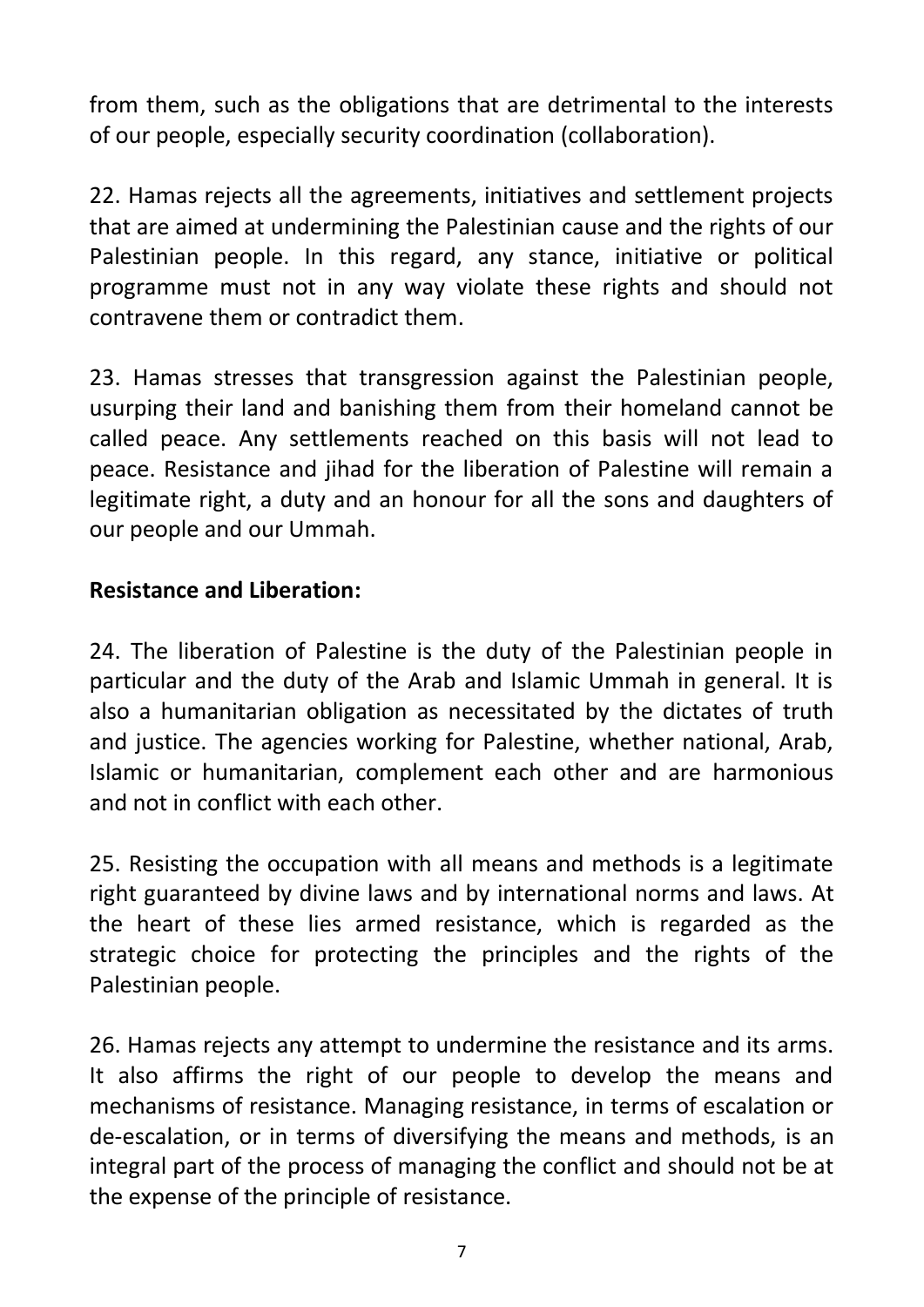# **The Palestinian Political System:**

27. A real state of Palestine is a state that has been liberated. There is no alternative to a fully sovereign Palestinian State on the entire national Palestinian soil, with Jerusalem as its capital.

28. Hamas believes in, and adheres to, managing its Palestinian relations on the basis of pluralism, democracy, national partnership, acceptance of the other and the adoption of dialogue. The aim is to bolster the unity of ranks and joint action for the purpose of accomplishing national goals and fulfilling the aspirations of the Palestinian people.

29. The PLO is a national framework for the Palestinian people inside and outside of Palestine. It should therefore be preserved, developed and rebuilt on democratic foundations so as to secure the participation of all the constituents and forces of the Palestinian people, in a manner that safeguards Palestinian rights.

30. Hamas stresses the necessity of building Palestinian national institutions on sound democratic principles, foremost among them are free and fair elections. Such process should be on the basis of national partnership and in accordance with a clear programme and a clear strategy that adhere to the rights, including the right of resistance, and which fulfil the aspirations of the Palestinian people.

31. Hamas affirms that the role of the Palestinian Authority should be to serve the Palestinian people and safeguard their security, their rights and their national project.

32. Hamas stresses the necessity of maintaining the independence of Palestinian national decision-making. Outside forces should not be allowed to intervene. At the same time, Hamas affirms the responsibility of the Arabs and the Muslims and their duty and role in the liberation of Palestine from Zionist occupation.

33. Palestinian society is enriched by its prominent personalities, figures, dignitaries, civil society institutions, and youth, students, trade unionist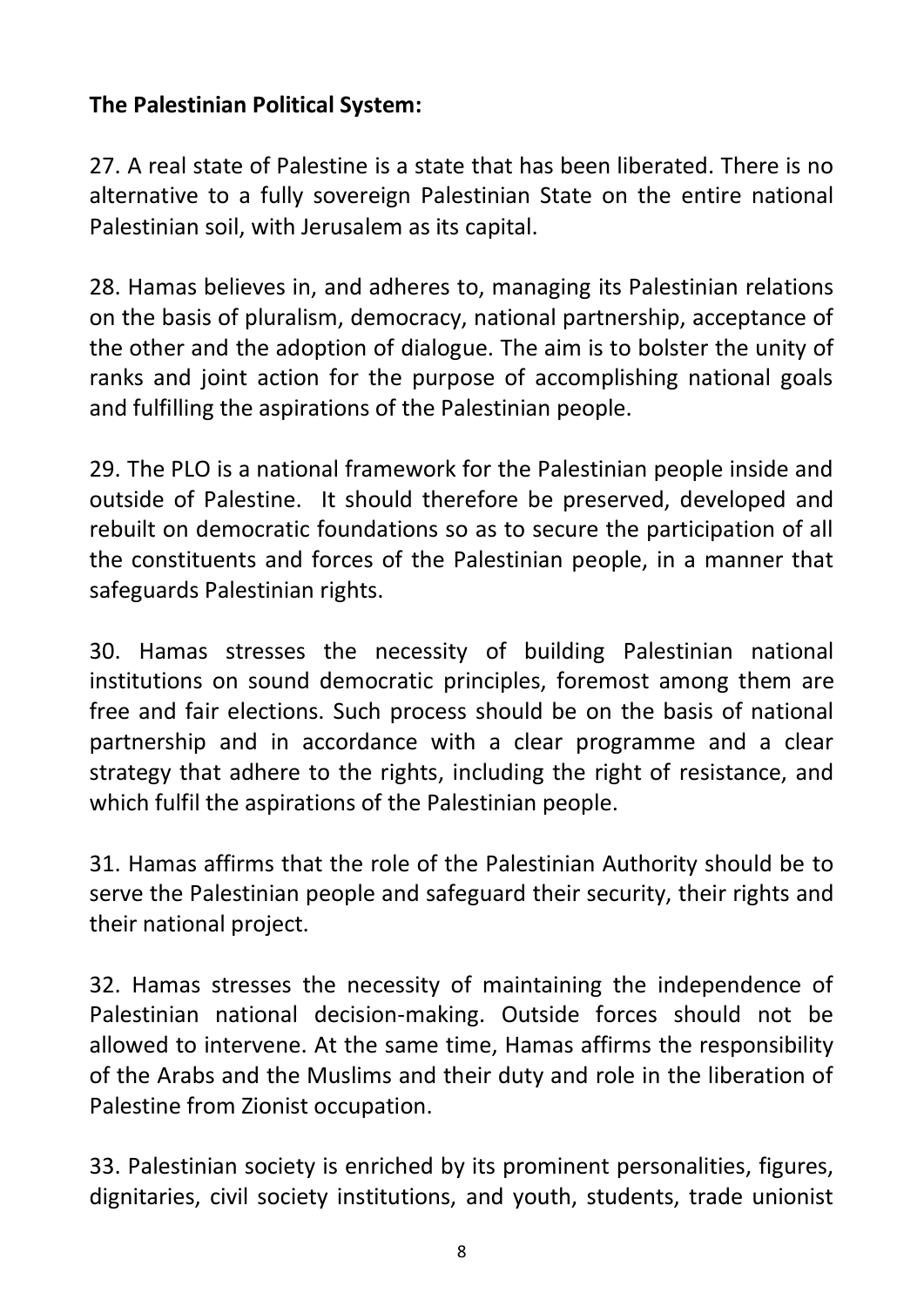and women's groups who together work for the achievement of national goals and societal building, pursue resistance, and achieve liberation.

34. The role of Palestinian women is fundamental in the process of building the present and the future, just as it has always been in the process of making Palestinian history. It is a pivotal role in the project of resistance, liberation and building the political system.

## **The Arab and Islamic Ummah:**

35. Hamas believes that the Palestinian issue is the central cause for the Arab and Islamic Ummah.

36. Hamas believes in the unity of the Ummah with all its diverse constituents and is aware of the need to avoid anything that could fragment the Ummah and undermine its unity.

37. Hamas believes in cooperating with all states that support the rights of the Palestinian people. It opposes intervention in the internal affairs of any country. It also refuses to be drawn into disputes and conflicts that take place among different countries. Hamas adopts the policy of opening up to different states in the world, especially the Arab and Islamic states. It endeavours to establish balanced relations on the basis of combining the requirements of the Palestinian cause and the Palestinian people's interests on the one hand with the interests of the Ummah, its renaissance and its security on the other.

## **The Humanitarian and International Aspect:**

38. The Palestinian issue is one that has major humanitarian and international dimensions. Supporting and backing this cause is a humanitarian and civilizational task that is required by the prerequisites of truth, justice and common humanitarian values.

39. From a legal and humanitarian perspective, the liberation of Palestine is a legitimate activity, it is an act of self-defence, and it is the expression of the natural right of all peoples to self-determination.